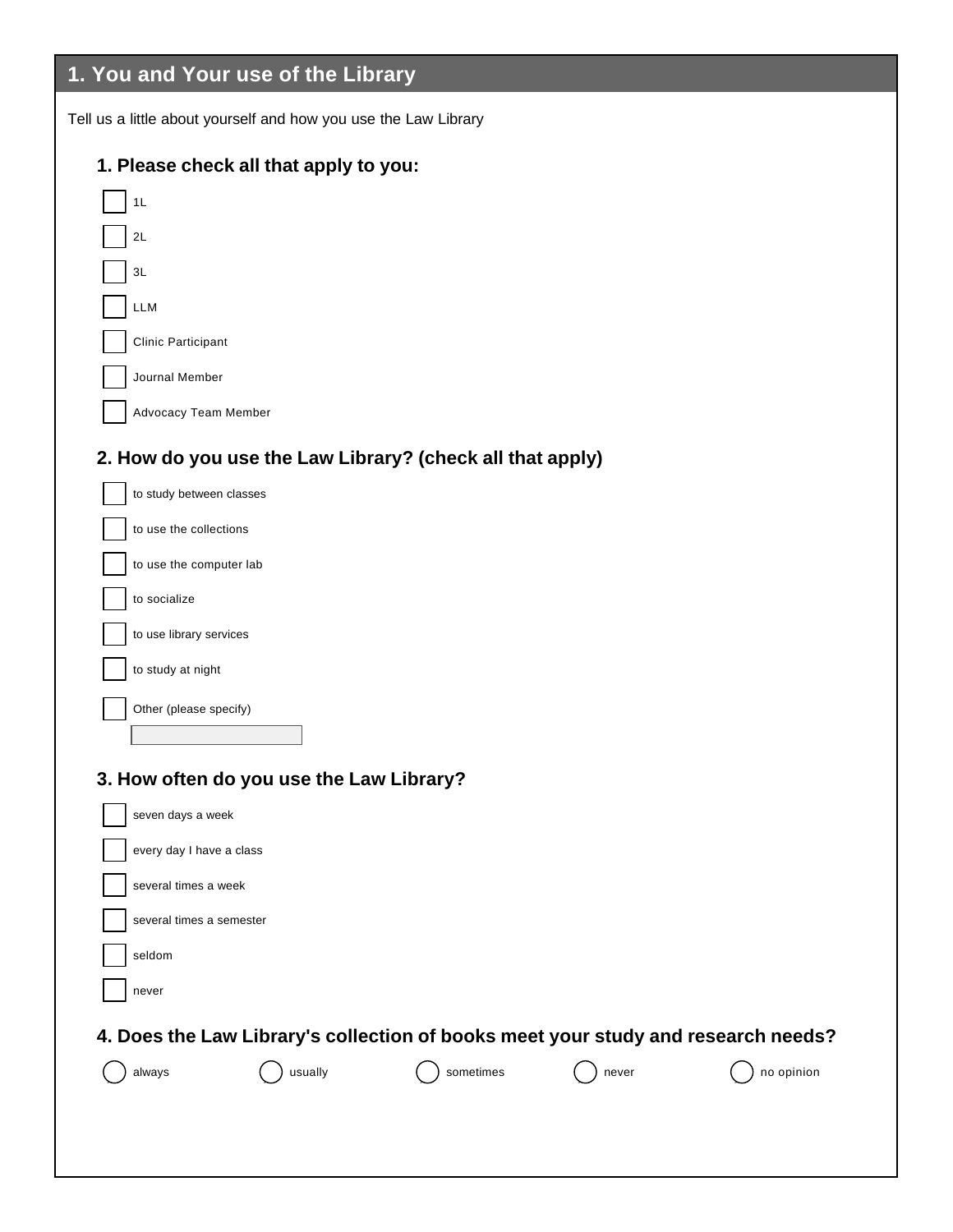| research needs?                                                                     |                                               | 5. Does the Law Library's collection of electronic databases meet your study and |       |                                                                                          |
|-------------------------------------------------------------------------------------|-----------------------------------------------|----------------------------------------------------------------------------------|-------|------------------------------------------------------------------------------------------|
| always                                                                              | usually                                       | sometimes                                                                        | never | no opinion                                                                               |
|                                                                                     | 5                                             |                                                                                  |       | 6. Are there any materials that you would like to have added to the library collection?  |
| search?                                                                             |                                               |                                                                                  |       | 7. When you need to find specific materials in the Law Library, how do you begin your    |
| consult with classmates<br>ask at the circulation desk<br>ask at the reference desk |                                               |                                                                                  |       |                                                                                          |
|                                                                                     | go to GAVEL, the Law Library's online catalog |                                                                                  |       |                                                                                          |
| Other (please specify)                                                              |                                               |                                                                                  |       |                                                                                          |
|                                                                                     | items that you are looking for?               |                                                                                  |       | 8. When you go the shelves to find specific library materials, how often do you find the |

| always                                          |
|-------------------------------------------------|
| usually                                         |
| sometimes                                       |
| never                                           |
| I've never tried to find an item on the shelves |
|                                                 |
|                                                 |
|                                                 |
|                                                 |
|                                                 |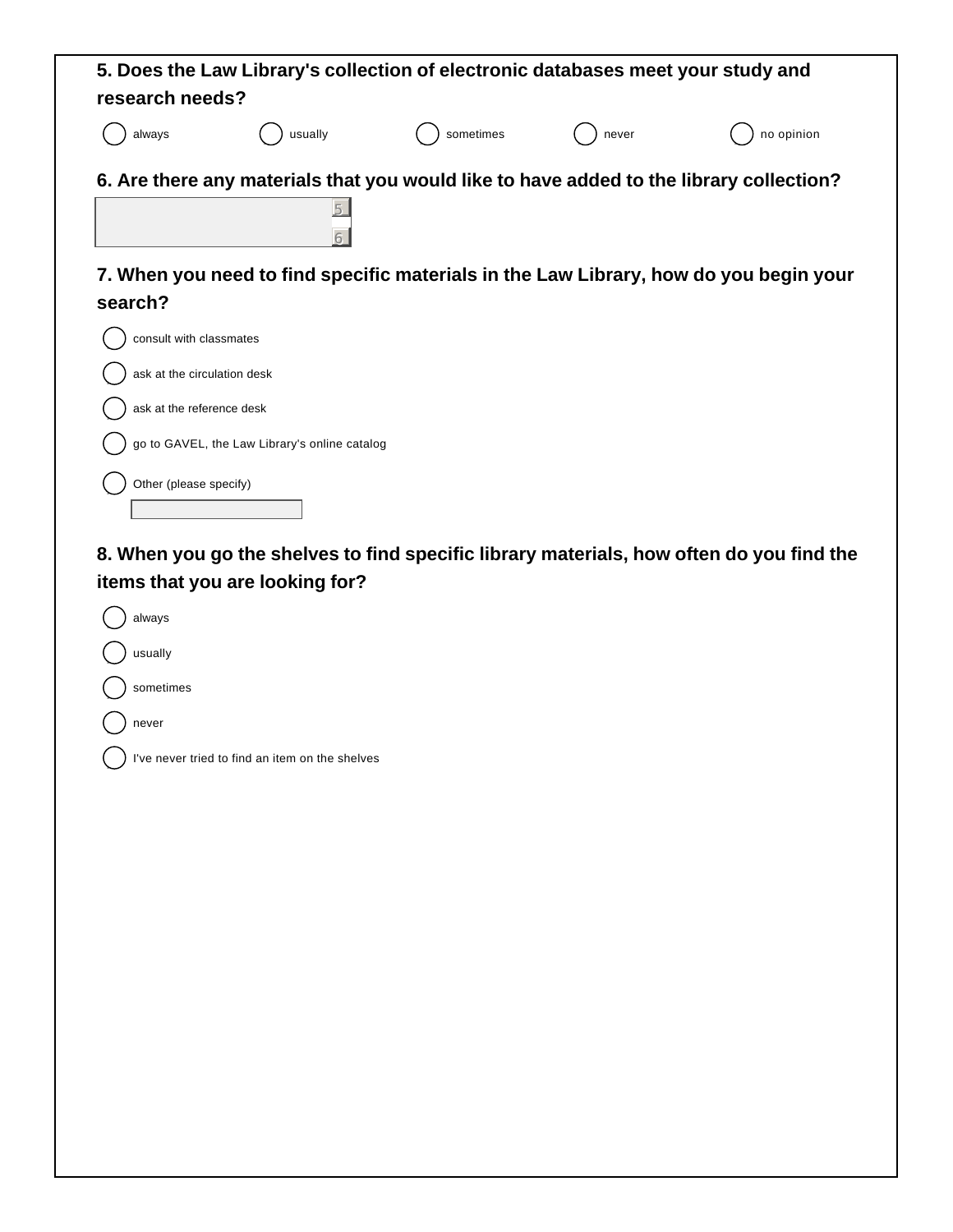# **2. Library Services**

| Let us know how you use current library services and ways in which we can improve or add to them.          |                                                  |                                                                                                                                              |       |                                                                                           |  |
|------------------------------------------------------------------------------------------------------------|--------------------------------------------------|----------------------------------------------------------------------------------------------------------------------------------------------|-------|-------------------------------------------------------------------------------------------|--|
| 9. How often do you seek help from the staff at the circulation desk? (where you go to<br>check out books) |                                                  |                                                                                                                                              |       |                                                                                           |  |
| at least once a week                                                                                       |                                                  |                                                                                                                                              |       |                                                                                           |  |
| several times a semester                                                                                   |                                                  |                                                                                                                                              |       |                                                                                           |  |
| once or twice a semester                                                                                   |                                                  |                                                                                                                                              |       |                                                                                           |  |
| almost never                                                                                               |                                                  |                                                                                                                                              |       |                                                                                           |  |
|                                                                                                            | I don't know what kind of help they can offer me |                                                                                                                                              |       |                                                                                           |  |
|                                                                                                            |                                                  | 10. Does the staff at the circulation desk provide the help that you need?                                                                   |       |                                                                                           |  |
| always                                                                                                     | usually                                          | sometimes                                                                                                                                    | never | no opinion                                                                                |  |
|                                                                                                            |                                                  | 11. Is the staff at the circulation desk pleasant and courteous?                                                                             |       |                                                                                           |  |
| always                                                                                                     | usually                                          | sometimes                                                                                                                                    | never | no opinion                                                                                |  |
| at least once a week<br>several times a semester                                                           |                                                  | 13. How often do you seek help from the librarians or research assistants at the<br>reference desk? (right across from the circulation desk) |       |                                                                                           |  |
| once or twice a semester                                                                                   |                                                  |                                                                                                                                              |       |                                                                                           |  |
| almost never                                                                                               |                                                  |                                                                                                                                              |       |                                                                                           |  |
|                                                                                                            | I don't know what kind of help they can offer me |                                                                                                                                              |       |                                                                                           |  |
| you need?                                                                                                  |                                                  |                                                                                                                                              |       | 14. Do the librarians and research assistants at the reference desk provide the help that |  |
| always                                                                                                     | usually                                          | sometimes                                                                                                                                    | never | no opinion                                                                                |  |
| 15. Are the librarians and research assistants at the reference desk pleasant and<br>courteous?            |                                                  |                                                                                                                                              |       |                                                                                           |  |
| always                                                                                                     | usually                                          | sometimes                                                                                                                                    | never | no opinion                                                                                |  |
|                                                                                                            |                                                  |                                                                                                                                              |       |                                                                                           |  |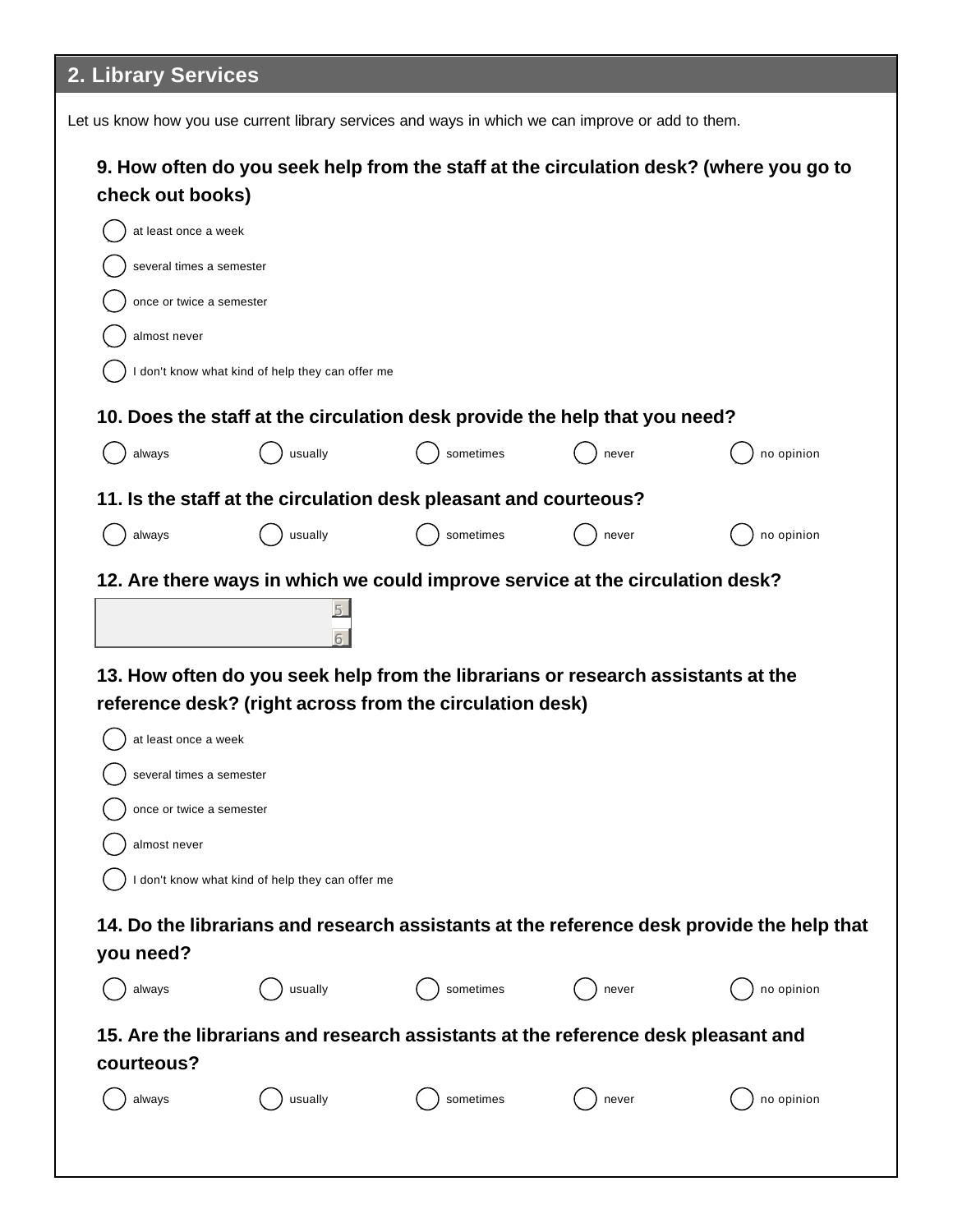| 17. How often have you requested materials from other libraries through interlibrary<br>loan?<br>many times<br>several times<br>once or twice<br>never<br>was not aware that I could request materials from other libraries through interlibrary loan<br>18. If you have requested materials through interlibrary loan, have your been satisfied<br>with this service?<br>usually<br>sometimes<br>never<br>always<br>19. If you have not been satisfied with interlibrary loan service at the law library, please<br>tell us why.<br>5 | no opinion     |  |  |  |  |
|----------------------------------------------------------------------------------------------------------------------------------------------------------------------------------------------------------------------------------------------------------------------------------------------------------------------------------------------------------------------------------------------------------------------------------------------------------------------------------------------------------------------------------------|----------------|--|--|--|--|
|                                                                                                                                                                                                                                                                                                                                                                                                                                                                                                                                        |                |  |  |  |  |
|                                                                                                                                                                                                                                                                                                                                                                                                                                                                                                                                        |                |  |  |  |  |
|                                                                                                                                                                                                                                                                                                                                                                                                                                                                                                                                        |                |  |  |  |  |
|                                                                                                                                                                                                                                                                                                                                                                                                                                                                                                                                        |                |  |  |  |  |
|                                                                                                                                                                                                                                                                                                                                                                                                                                                                                                                                        |                |  |  |  |  |
|                                                                                                                                                                                                                                                                                                                                                                                                                                                                                                                                        |                |  |  |  |  |
|                                                                                                                                                                                                                                                                                                                                                                                                                                                                                                                                        |                |  |  |  |  |
|                                                                                                                                                                                                                                                                                                                                                                                                                                                                                                                                        |                |  |  |  |  |
|                                                                                                                                                                                                                                                                                                                                                                                                                                                                                                                                        |                |  |  |  |  |
|                                                                                                                                                                                                                                                                                                                                                                                                                                                                                                                                        |                |  |  |  |  |
|                                                                                                                                                                                                                                                                                                                                                                                                                                                                                                                                        |                |  |  |  |  |
|                                                                                                                                                                                                                                                                                                                                                                                                                                                                                                                                        |                |  |  |  |  |
|                                                                                                                                                                                                                                                                                                                                                                                                                                                                                                                                        |                |  |  |  |  |
|                                                                                                                                                                                                                                                                                                                                                                                                                                                                                                                                        |                |  |  |  |  |
|                                                                                                                                                                                                                                                                                                                                                                                                                                                                                                                                        |                |  |  |  |  |
|                                                                                                                                                                                                                                                                                                                                                                                                                                                                                                                                        |                |  |  |  |  |
| 20. Please rank the importance to you of each of the listed library services.                                                                                                                                                                                                                                                                                                                                                                                                                                                          |                |  |  |  |  |
| not important at all<br>no opinion<br>slightly important<br>important                                                                                                                                                                                                                                                                                                                                                                                                                                                                  | very important |  |  |  |  |
| assistance at the circulation<br>desk                                                                                                                                                                                                                                                                                                                                                                                                                                                                                                  |                |  |  |  |  |
| assistance at the reference<br>desk                                                                                                                                                                                                                                                                                                                                                                                                                                                                                                    |                |  |  |  |  |
| hours of reference service                                                                                                                                                                                                                                                                                                                                                                                                                                                                                                             |                |  |  |  |  |
| interlibrary loan                                                                                                                                                                                                                                                                                                                                                                                                                                                                                                                      |                |  |  |  |  |
| 21. Do you have any additional concerns or suggestions regarding the services                                                                                                                                                                                                                                                                                                                                                                                                                                                          |                |  |  |  |  |
| provided by the Law Library?                                                                                                                                                                                                                                                                                                                                                                                                                                                                                                           |                |  |  |  |  |
|                                                                                                                                                                                                                                                                                                                                                                                                                                                                                                                                        |                |  |  |  |  |
|                                                                                                                                                                                                                                                                                                                                                                                                                                                                                                                                        |                |  |  |  |  |
|                                                                                                                                                                                                                                                                                                                                                                                                                                                                                                                                        |                |  |  |  |  |
|                                                                                                                                                                                                                                                                                                                                                                                                                                                                                                                                        |                |  |  |  |  |
|                                                                                                                                                                                                                                                                                                                                                                                                                                                                                                                                        |                |  |  |  |  |
|                                                                                                                                                                                                                                                                                                                                                                                                                                                                                                                                        |                |  |  |  |  |
|                                                                                                                                                                                                                                                                                                                                                                                                                                                                                                                                        |                |  |  |  |  |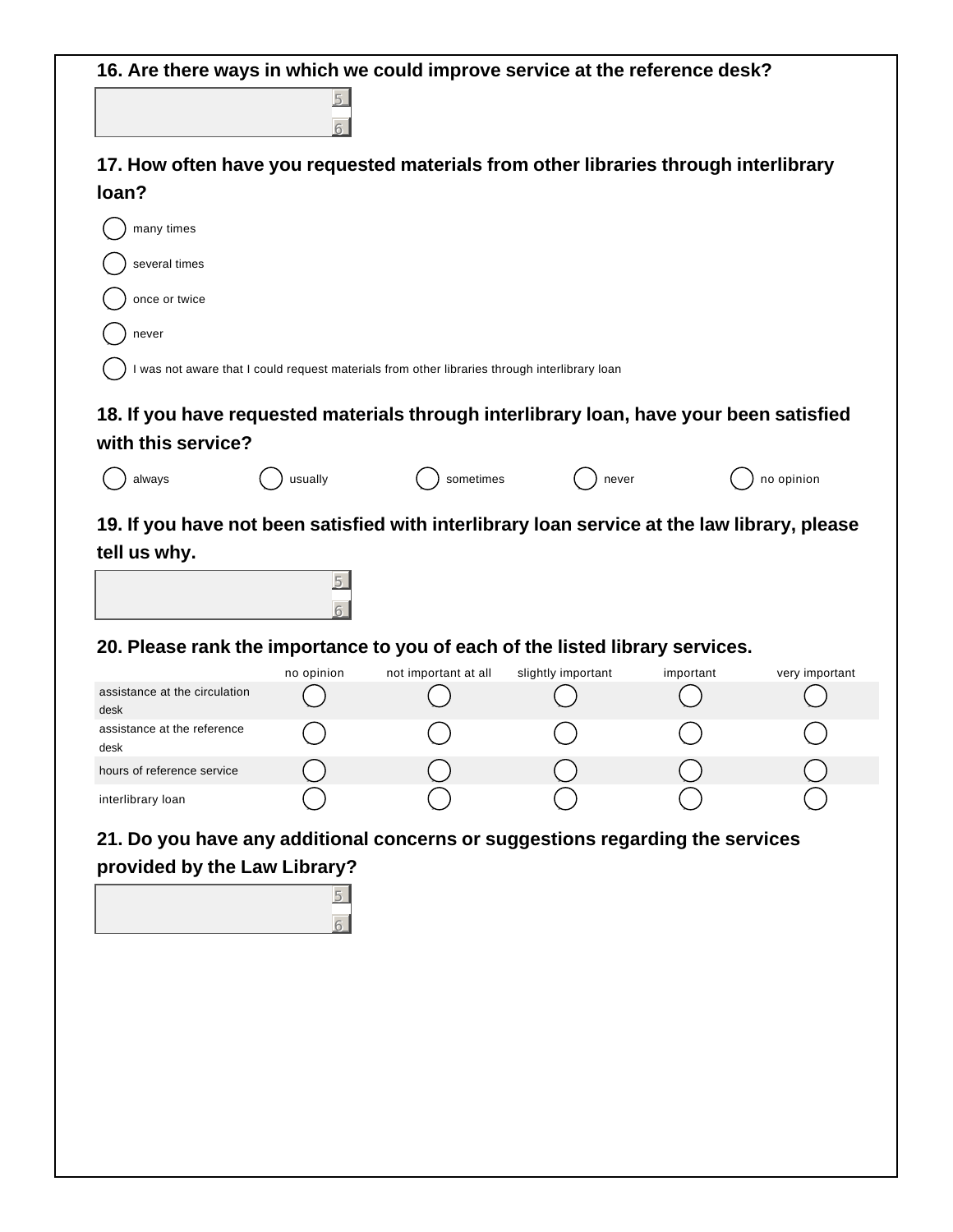## **3. About the Law Library's Environment**

Please let us know what's good and what's bad about the current environment in the Law Library. Don't forget to add suggestions about how we can make the library more comfortable and conducive to study.

| 22. During what time(s) of the day do you generally use the library? (check all that apply) |  |
|---------------------------------------------------------------------------------------------|--|
|---------------------------------------------------------------------------------------------|--|

| morning (opening-noon)                                |                                                                                           |                                                                                 |                        |
|-------------------------------------------------------|-------------------------------------------------------------------------------------------|---------------------------------------------------------------------------------|------------------------|
| afternoon (noon-5pm)                                  |                                                                                           |                                                                                 |                        |
| evening (5pm-7pm)                                     |                                                                                           |                                                                                 |                        |
| night (7pm-11pm)                                      |                                                                                           |                                                                                 |                        |
| late night (11pm-close)                               |                                                                                           |                                                                                 |                        |
| Other (please specify)                                |                                                                                           |                                                                                 |                        |
|                                                       |                                                                                           | 23. How useful do you find the library's extended hours during the exam period? |                        |
| very useful                                           | somewhat useful                                                                           | not very useful                                                                 | never useful           |
|                                                       | 24. How would you rate the lighting in the library?                                       |                                                                                 |                        |
| excellent                                             | adequate                                                                                  | unsatisfactory                                                                  | never thought about it |
|                                                       | 25. If you find the lighting in the library unsatisfactory, describe the problem you most |                                                                                 |                        |
| often encounter with library lighting.<br>comfortable | 26. How would you rate the temperature in the library?                                    |                                                                                 |                        |
| sometimes too hot/cold                                |                                                                                           |                                                                                 |                        |
| often too hot/cold                                    |                                                                                           |                                                                                 |                        |
| uncomfortable                                         |                                                                                           |                                                                                 |                        |
|                                                       | 27. In which area of the library do you typically sit?                                    |                                                                                 |                        |
| reading room tables                                   |                                                                                           |                                                                                 |                        |
| balcony tables                                        |                                                                                           |                                                                                 |                        |
| balcony carrels                                       |                                                                                           |                                                                                 |                        |
| annex tables                                          |                                                                                           |                                                                                 |                        |
| annex carrels                                         |                                                                                           |                                                                                 |                        |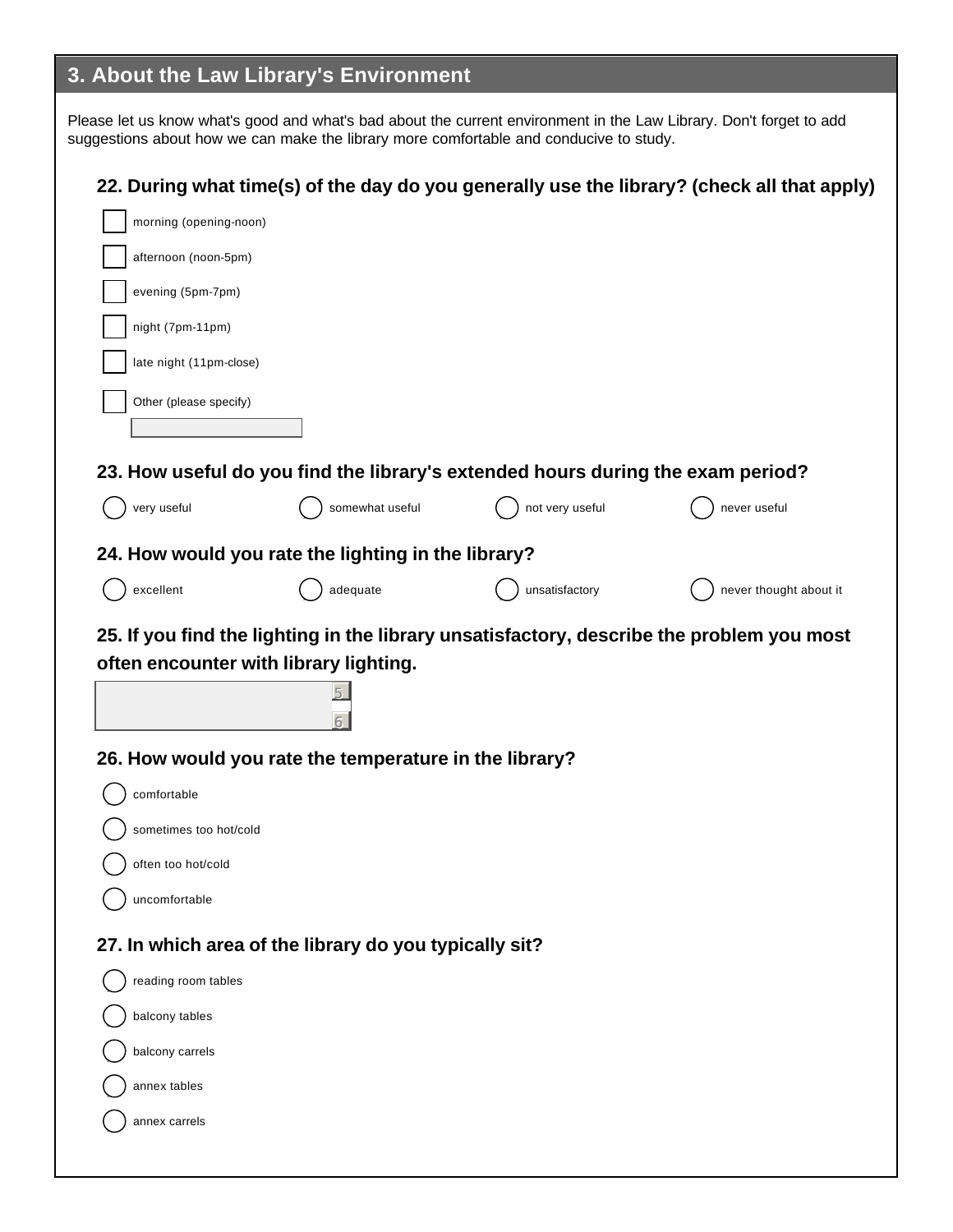| 28. Do you find the amount of seating in the library adequate? (please answer for each |                  |                      |                     |            |                  |  |
|----------------------------------------------------------------------------------------|------------------|----------------------|---------------------|------------|------------------|--|
| kind of seating listed below)                                                          |                  |                      |                     |            |                  |  |
|                                                                                        | yes              |                      | no                  |            | have no opinion  |  |
| table seating                                                                          |                  |                      |                     |            |                  |  |
| carrel seating                                                                         |                  |                      |                     |            |                  |  |
| soft seating (i.e., arm<br>chairs)                                                     |                  |                      |                     |            |                  |  |
| group study seating                                                                    |                  |                      |                     |            |                  |  |
| 29. How would you rate the noise levels in the library's reading room?                 |                  |                      |                     |            |                  |  |
| never too noisy                                                                        | seldom too noisy |                      | sometimes too noisy |            | always too noisy |  |
| 30. How would you rate the noise levels in the library's annex?                        |                  |                      |                     |            |                  |  |
| never too noisy                                                                        | seldom too noisy |                      | sometimes too noisy |            | always too noisy |  |
| 31. How would you rate the study areas of the library with regard to cleanliness?      |                  |                      |                     |            |                  |  |
| very clean                                                                             |                  |                      |                     |            |                  |  |
| reasonably clean                                                                       |                  |                      |                     |            |                  |  |
| seldom clean                                                                           |                  |                      |                     |            |                  |  |
| never clean                                                                            |                  |                      |                     |            |                  |  |
| 32. How would you rate the restrooms in the library?                                   |                  |                      |                     |            |                  |  |
| very clean                                                                             |                  |                      |                     |            |                  |  |
| reasonably clean                                                                       |                  |                      |                     |            |                  |  |
| seldom clean                                                                           |                  |                      |                     |            |                  |  |
| never clean                                                                            |                  |                      |                     |            |                  |  |
| 33. Do you perceive that you and your belongings are safe in the Law Library?          |                  |                      |                     |            |                  |  |
| always safe                                                                            | usually safe     |                      | sometimes safe      | never safe |                  |  |
| 34. Please rank the importance to you of each of the listed environmental issues.      |                  |                      |                     |            |                  |  |
|                                                                                        | no opinion       | not important at all | slightly important  | important  | very important   |  |
| hours                                                                                  |                  |                      |                     |            |                  |  |
| temperature                                                                            |                  |                      |                     |            |                  |  |
| lighting                                                                               |                  |                      |                     |            |                  |  |
| seating                                                                                |                  |                      |                     |            |                  |  |
| noise                                                                                  |                  |                      |                     |            |                  |  |
| cleanliness                                                                            |                  |                      |                     |            |                  |  |
| security                                                                               |                  |                      |                     |            |                  |  |
|                                                                                        |                  |                      |                     |            |                  |  |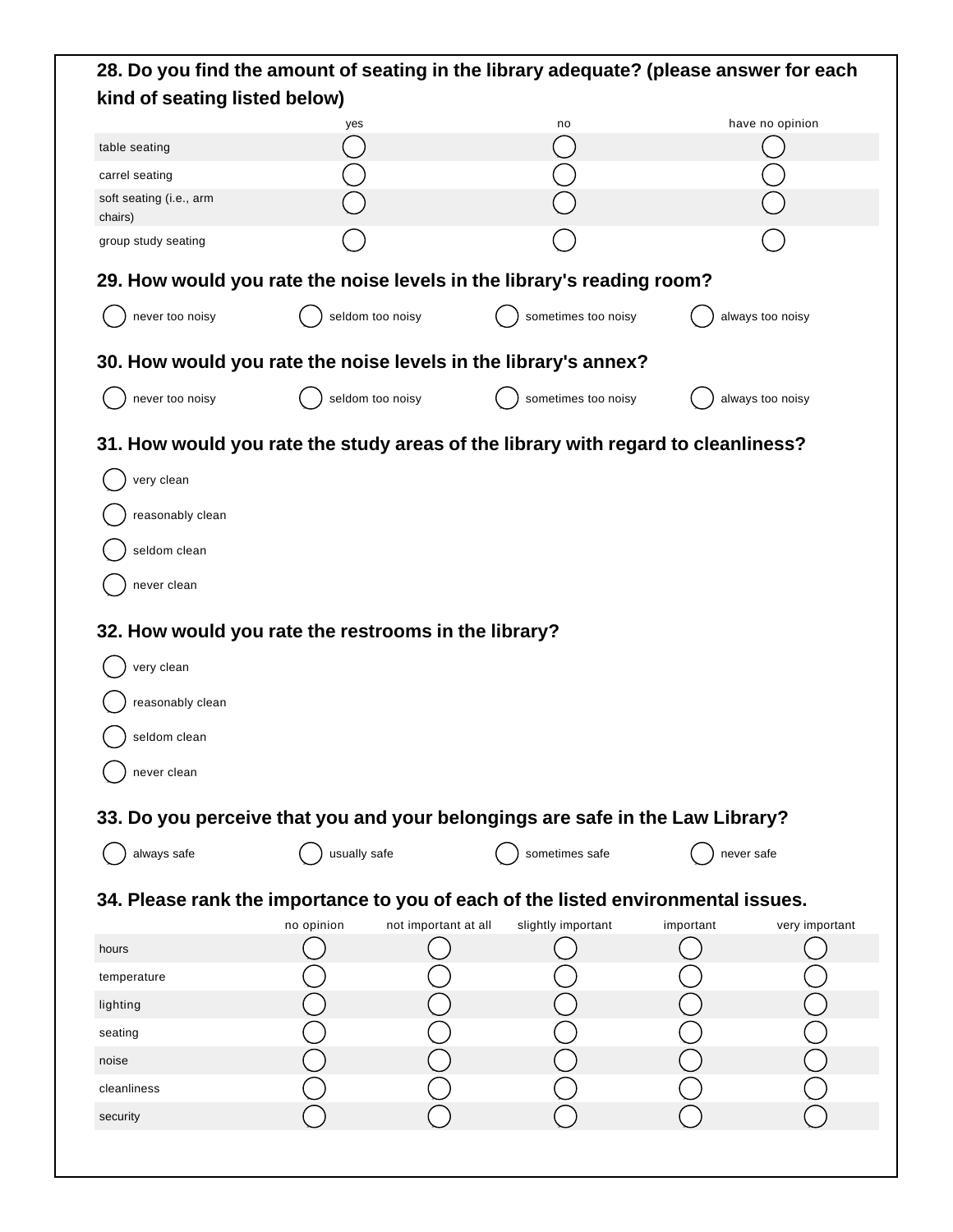**35. Do you have any specific suggestions you would like to make regarding the library's environment? (seating, temperature, lighting, cleanliness, noise, hours, security)**

5 6